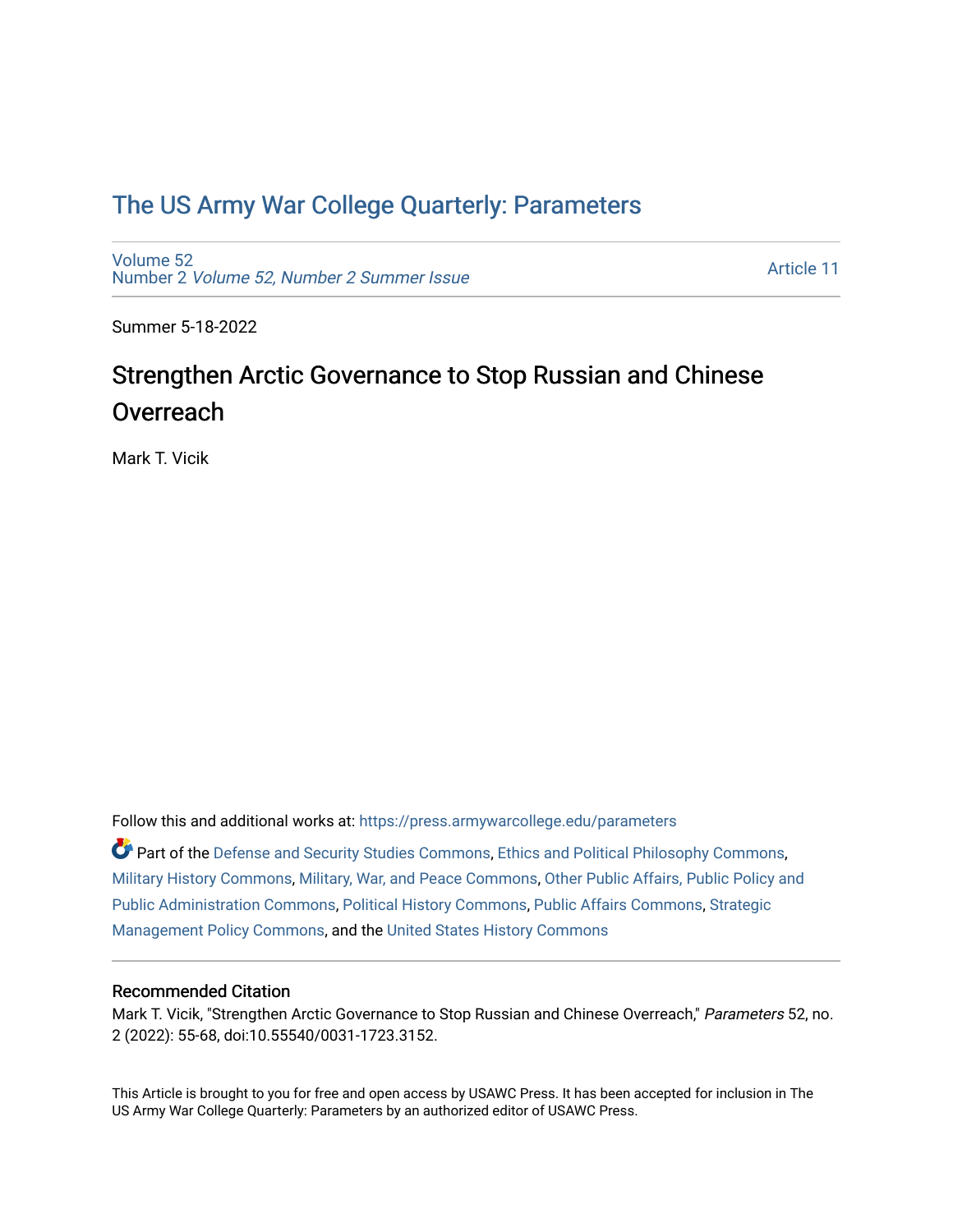## **Strengthen Arctic Governance to Stop Russian and Chinese Overreach**

Mark T. Vicik ©2022 Mark T. Vicik

ABSTRACT: This article argues shortfalls in the international institutions governing the Arctic have allowed Russia and China to expand control over the region. It provides an overview of regional governance and power dynamics, outlines a three-part approach to correcting deficiencies, highlights attempts by Russia and China to circumvent international governance, examines how the Arctic's governing institutions address Russian and Chinese growth in the region, and focuses on the institutional failures that have allowed Russia and China to expand—failures academic scholarship and US policy have not adequately addressed. Practitioners will find specific steps for rectifying issues with Arctic institutions to support the United States' interests in the region.

**Keywords: Arctic governance, China, Russia, Arctic Council, UNCLOS**

ince the fall of the Soviet Union, the Arctic has been deemed a bastion of peaceful international cooperation. Observers credit effective intergovernmental organizations and universally respected international agreements with maintaining this prolonged period of cooperation. Recently, however, global focus on the region has increased. A reduction in ice due to climate change has exposed the Arctic's potential for resource extraction and commercial shipping. As the region's strategic value has increased, the current "rules-based order" has become incapable of effectively safeguarding American interests.<sup>1</sup> A critical assessment of Russian activity over the past two decades demonstrates Moscow's growing willingness to exploit weaknesses in international institutions to expand Russia's military and economic control over the region. China has also manipulated international institutions to establish itself in the region. Washington's reliance on the existing, rules-based order to maintain cooperation in the Arctic is insufficient. The institutions that regulate international politics in the Arctic now require critical updates to prevent the United States' two primary geopolitical rivals from continuing to expand control in the region.

To safeguard its Arctic interests, the United States must develop more effective international institutions in the region. It must commit to establishing international consensus on the neutral status of Arctic shipping routes, establish a new forum in which to discuss and monitor economic and military activity in the region, and lead

<sup>1.</sup> Office of the Under Secretary of Defense for Policy, *Report to Congress: Department of Defense Arctic Strategy* (Washington, DC: Office of the Secretary of Defense, June 2019).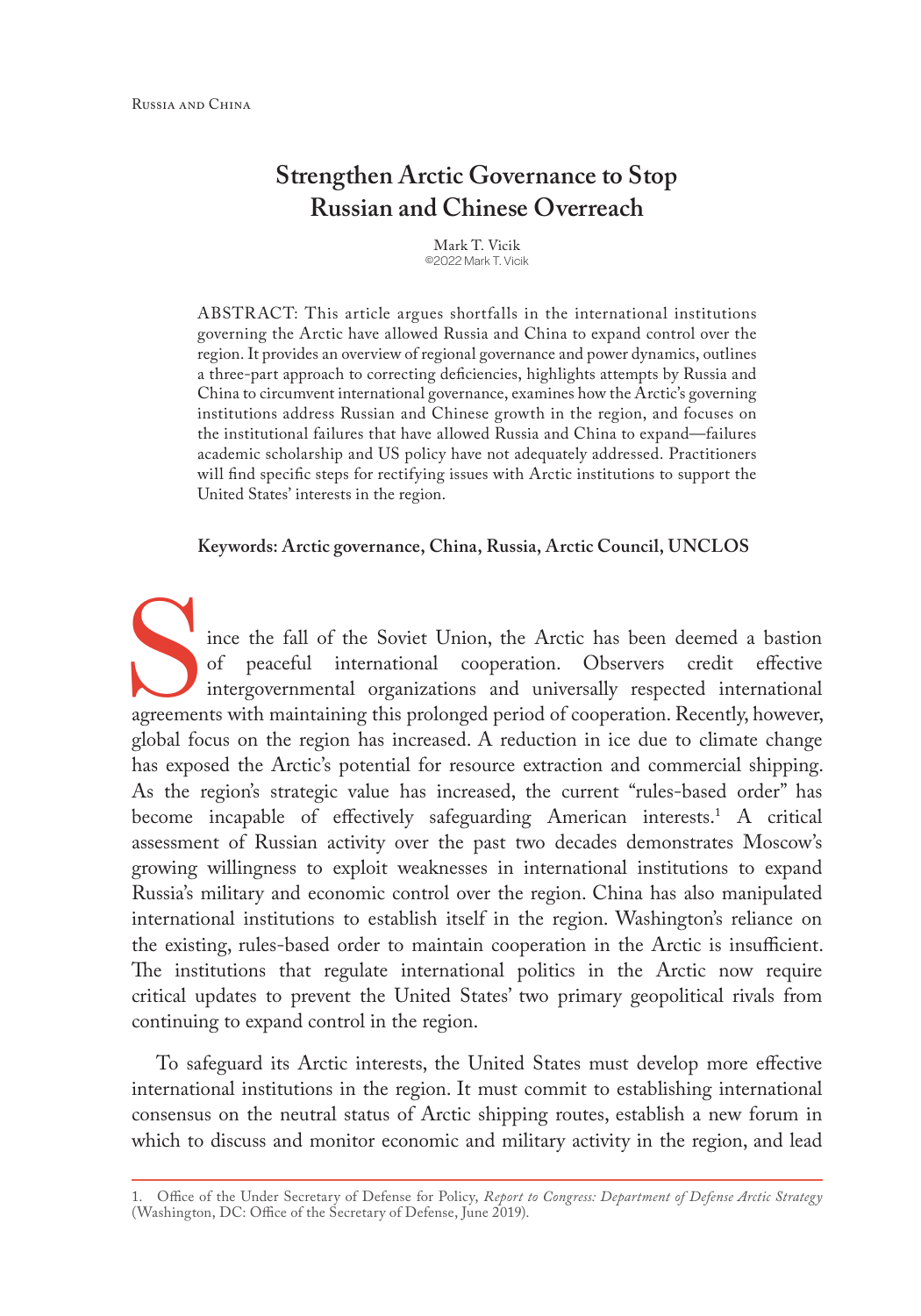the creation of a multilateral defense agreement in the Arctic that binds key regional allies in mutual defense against Russian and Chinese expansionism. This three-step approach would resolve critical gaps in Arctic governance and ensure the United States is prepared to protect its future interests as the Arctic region increasingly becomes a site for international competition.

#### **Arctic Governance**

A variety of organizations and agreements govern conduct between states in the Arctic, including the Arctic Coast Guard Forum (coordinates coast guard operations), the Svalbard Treaty (regulates activity on the Svalbard Islands), and the International Maritime Organization (standardizes maritime practices). However, the two most influential institutions in the region are the Arctic Council and the UN Convention on the Law of the Sea (UNCLOS).

The Arctic Council, initially formed by the 1996 Ottawa Declaration, brings together key Arctic players to discuss the major issues facing the region and develop cooperative solutions. The core of the Arctic Council is comprised of eight permanent Arctic state members: Canada, the Kingdom of Denmark (representing Greenland and the Faroe Islands), Finland, Iceland, Norway, Russia, Sweden, and the United States. These states have full deliberative and voting rights on all council activities, and chairmanship rotates between the permanent members every two years. The council also includes six representatives of Arctic indigenous groups as permanent participants (who can speak about issues but cannot vote) and 13 non-Arctic-state observers. China has participated as a non-Arctic-state observer since 2013. Key priorities include environmental protection, sustainable resource usage, and support to Arctic communities. Six working groups coordinate research and discussions on these key areas.

Since its inception, the Arctic Council has led Arctic governance and successfully promoted international cooperation on environmental protection and sustainable development. Despite these successes, the council's governing capacity is limited due to significant gaps in the council's ability to regulate commercial activity. Per the council's charter, discussion of military activity is not authorized in the forum.2 As economic and military interests increasingly form the foundation of Arctic strategies, the council's inability to address these interests will decrease the organization's effectiveness in regulating international conduct in the region.

In May 2008, the five Arctic littoral states—Canada, Denmark, Norway, Russia, and the United States—met in Ilulissat, Greenland, to agree upon a

<sup>2.</sup> Arctic States, *Declaration on the Establishment of the Arctic Council* (Tromsø, NO: Arctic Council, September 1996).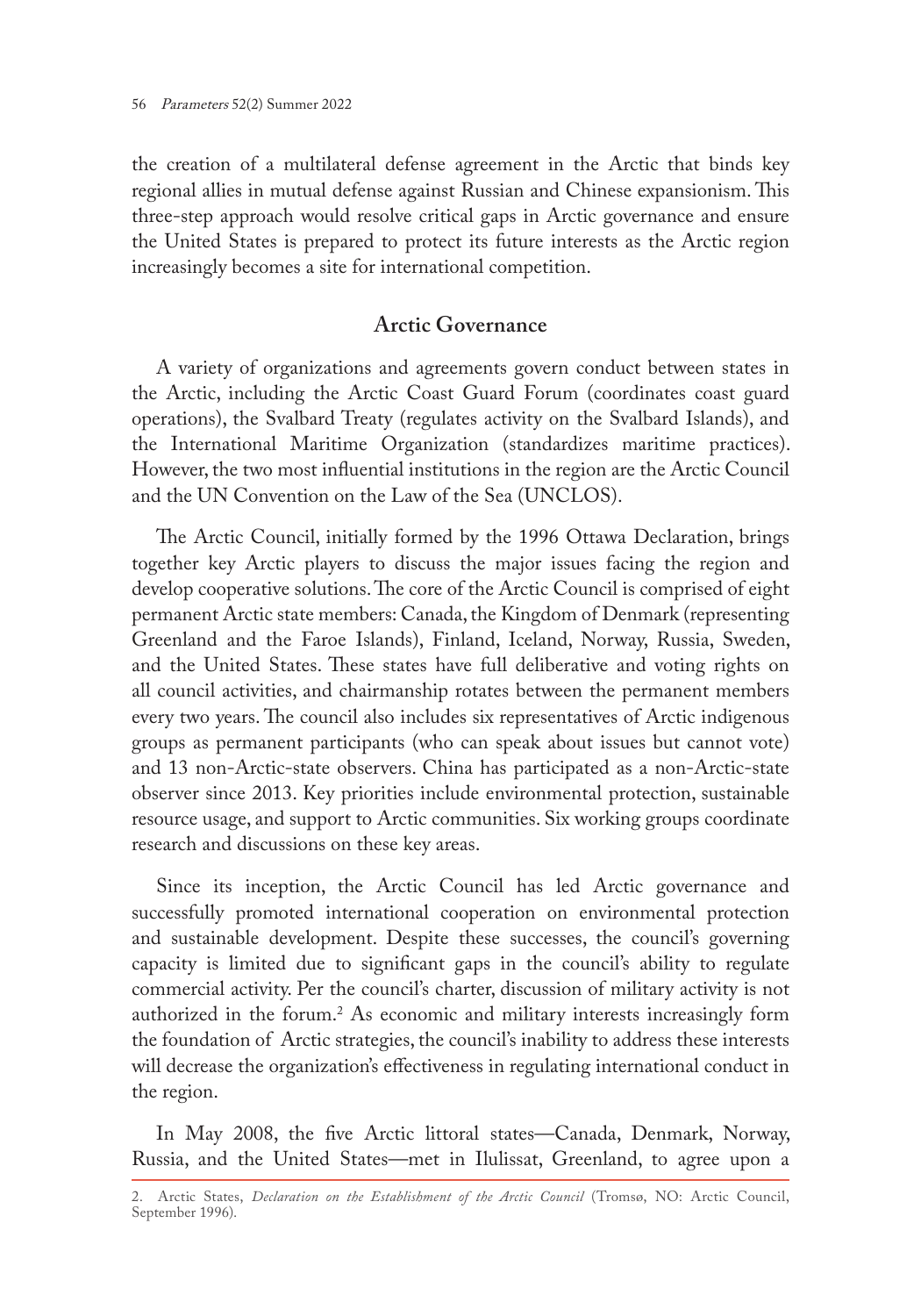legal framework for governing the Arctic Ocean.3 In the resulting agreement, the Ilulissat Declaration, the signatories agreed to maintain peaceful cooperation in the region and resolve territorial disputes in the Arctic Ocean through the tenets of the UNCLOS.4 The treaty, signed in 1982, gives a country the legal right to exercise sovereignty up to 12 nautical miles off the country's coastlines and rights to explore and exploit resources up to 200 miles off the continental shelf in an area referred to as an "exclusive economic zone."5 A state can manage and extract resources beyond the 200-mile zone if the area is determined to be a natural continuation of the state's continental shelf. A state must submit a claim to alter the internationally recognized continental-shelf limit to the UN Commission on the Limits of the Continental Shelf for approval.<sup>6</sup>

Historically, UNCLOS has managed territorial disputes in the Arctic Ocean well enough to prevent major conflict in the region. As climate change reduces Arctic ice coverage and opens the region to increased commercial activity, unresolved territorial claims threaten regional peace. Multiple states have competing claims to expand their exclusive economic zones to include newly accessible, resource-rich sections of the Arctic seabed. Canada, Denmark, Norway, and Russia have overlapping claims for exclusive economic rights over the Lomonosov Ridge, a resource-rich, 1,100-mile underwater feature stretching across the Arctic Ocean, asserting the feature is part of the continental shelf.<sup>7</sup> Additionally, both Canada and Russia claim the channels between the islands off their northern coastlines are "internal waters" and can be governed like sovereign territory.8 Other states with interests in the region—particularly the United States—dispute this claim. Therefore, the critical question of whether key Arctic shipping routes—the Northwest Passage in Canada's case and the Northeast Passage (also known as the Northern Sea Route) in Russia's case are international waters or sovereign territory remains unresolved.<sup>9</sup> As Arctic territory becomes more strategically and commercially valuable, territorial disputes left unresolved by UNCLOS will continue to escalate tensions in the region.

<sup>3.</sup> Governments of Denmark, Canada, Norway, the Russian Federation, and the United States of America, *Ilulissat Declaration* (Ilulissat, GL: Arctic Ocean Conference, May 2008).

<sup>4.</sup> Governments of Denmark, Canada, Norway, the Russian Federation, and the United States of America, *Ilulissat Declaration*.

<sup>5.</sup> UN Convention on the Law of the Sea, *Agreement Relating to the Implementation of Part XI of the United Nations Convention on the Law of the Sea of 10 December 1982* (New York: UN, December 1982).

<sup>6.</sup> Geir Hønneland, *International Politics in the Arctic: Contested Borders, Natural Resources, and Russian Foreign Policy* (London: I. B. Tauris, 2017), 271.

<sup>7.</sup> Michael T. Klare, *All Hell Breaking Loose: The Pentagon's Perspective on Climate Change* (New York: Metropolitan Books, 2019), 134.

<sup>8.</sup> Ariel Cohen, "Russia in the Arctic: Challenges to US Energy and Geopolitics in the High North," in Stephen J. Blank, ed., *Russia in the Arctic* (Carlisle, PA: Strategic Studies Institute, US Army War College Press, 2011), 13.

<sup>9.</sup> Cohen, "Russia in the Arctic," 27.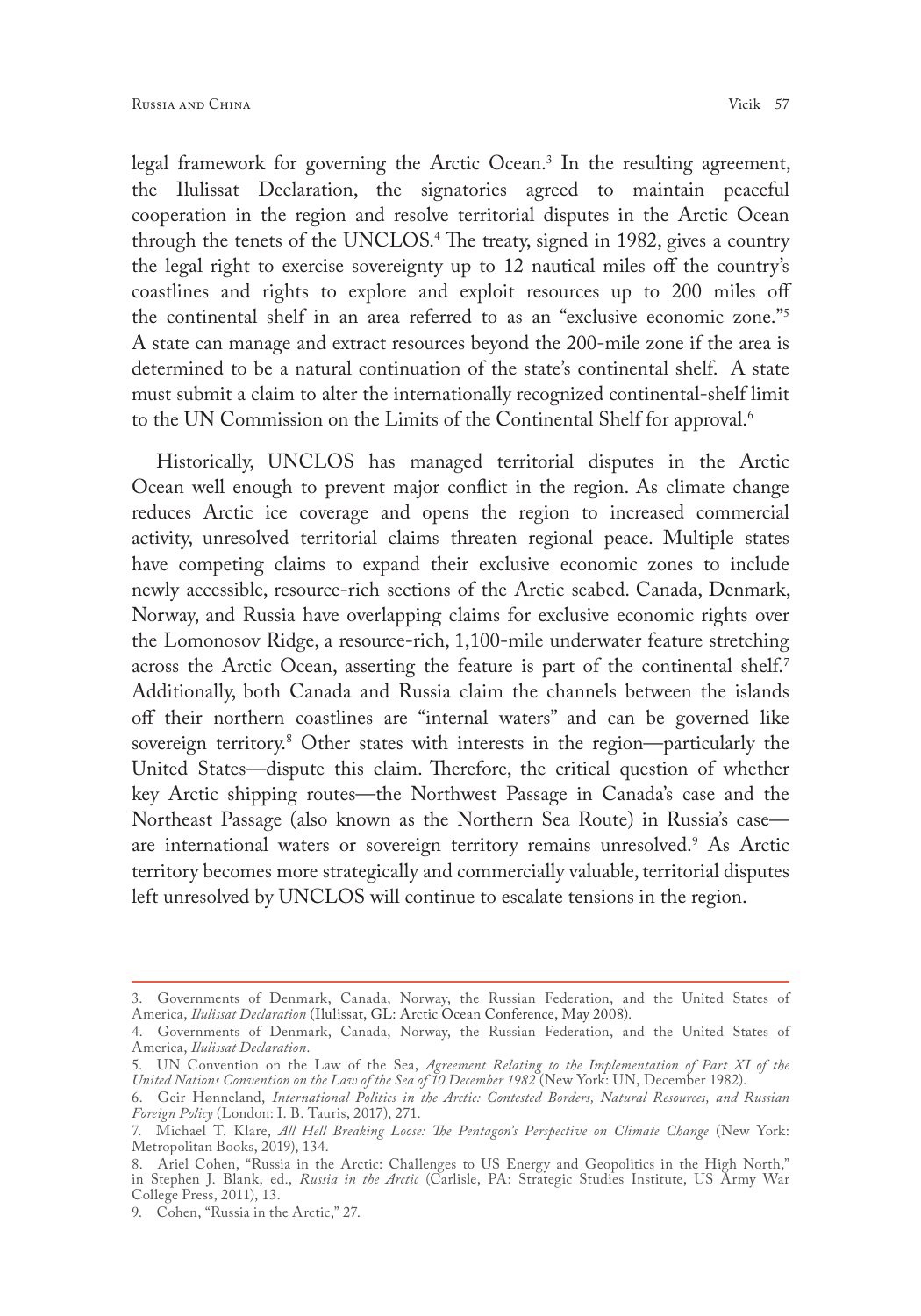### **Russia and China in the Arctic**

The Arctic was a site of conflict between the United States and the Soviet Union throughout the Cold War. However, for the past three decades, strategic competition has given way to cooperation. Scholars often credit the effectiveness of the Arctic Council and the regimes built around UNCLOS for maintaining this peace; however, more critical analysis suggests this period of benign cooperation was primarily driven by the United States' reduced focus on the region. As climate change makes the Arctic more accessible, the region's strategic importance has become more apparent to American policymakers—especially as Russia and China routinely circumvent the international institutions that govern the Arctic to militarize and exploit the region economically.

Both Russia and China consider Arctic resources critical to continued economic growth in the coming decades. The two most sought-after resources are northern maritime shipping routes—specifically, the Northwest Passage over Canada and the Northern Sea Route north of Russia—and the newly accessible mineral and energy deposits beneath the melting Arctic ice.

With the largest Arctic territory of any state, Russia has always seen the region as foundational to its national identity, economic development, and defense policy. As a permanent member of the Arctic Council and a key player in most Arctic institutions, Russia has a history of sustained engagement with the international community in the region. Additionally, with an economy based on exporting raw materials, Russia has been a leader in locating and extracting oil, gas, and mineral deposits in its northern territories. The potential for economic exploitation has made the region, in the words of Russian President Vladimir Putin, the country's "strategic reserve for the twenty-first century."10

Since 2001, Russia has expanded its military and economic presence in the Arctic to secure access to its resources. In 2008, Russia released the *Principles of the State Policy of the Russian Federation in the Arctic until 2020 and Future Perspectives*. This strategic document, begun as early as 2001, identifies as key priorities the use of the Arctic "as a strategic resource base," "the use of the Northern Sea Route as a national unified transportation line of communications," and the protection of the environment and preservation of peace in the region.11 In 2014, Putin announced the creation of the Northern Fleet Joint Strategic Command (now known as the Northern Military District) to coordinate the expansion of military activity throughout Russia's northern territories.12 In March 2020, Putin issued

<sup>10.</sup> Tim Marshall, *Prisoners of Geography* (London: Elliot & Thompson, 2015), 281.

<sup>11.</sup> Security Council of Russia, *Principles of the State Policy of the Russian Federation in the Arctic until 2020 and Future Perspectives*, trans. Aspen Institute (Washington, DC: Aspen Institute, March 2009).

<sup>12.</sup> Nurlan Aliyev, *Russia's Military Capabilities in the Arctic* (Tallinn, EE: International Centre for Defence and Security, June 2019).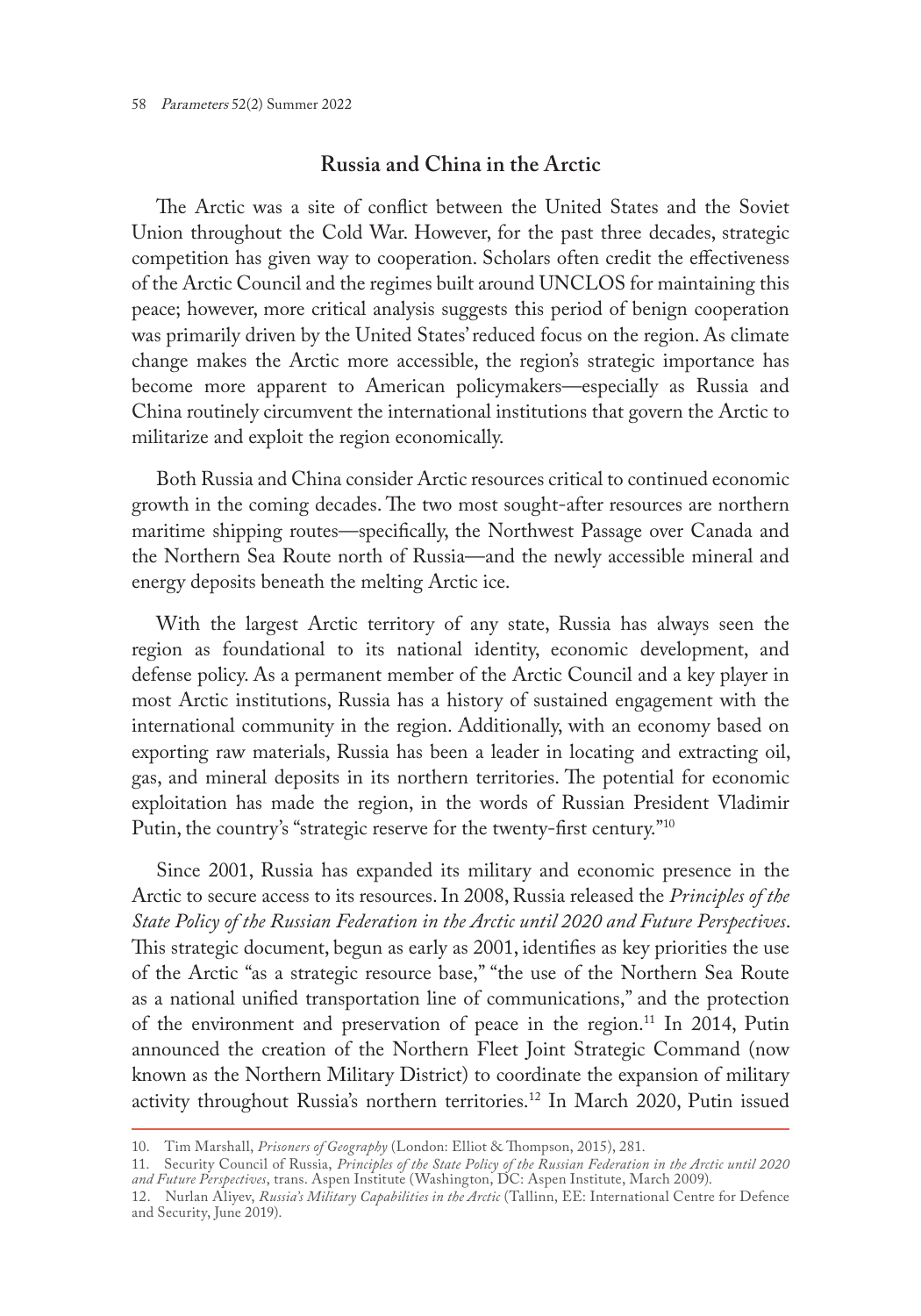the Foundations of the Russian Federation State Policy in the Arctic for the Period Up to 2035. Though it reiterated many of the same policies as the 2008 document, the updated policy called for an even stronger focus on developing the Northern Sea Route and a commitment to combating "actions by foreign states . . . to obstruct the Russian Federation's legitimate economic or other activities in the Arctic."13 In the coming decade, Russian economic activity in the Arctic and the ensuing military buildup to protect it will continue to increase.

Although Russia relies on the Arctic primarily as a source of natural resources to export, China sees the region as the source of raw materials to process or consume domestically to fuel its continued economic growth. Additionally, Arctic shipping routes offer Beijing a potential method for transporting goods without having to move through the geopolitically sensitive and geographically restrictive Strait of Malacca. Lacking a historical presence in the region, China has rushed to build a cultural connection and legal right to access the region. In addition, China refers to itself as a "near-Arctic power," thereby advancing a national narrative of China as the central element linking the Arctic and Antarctica and claiming a deep, historical connection to both poles.<sup>14</sup> Chinese leaders seek to use scientific research to gain physical access to the region and a role in its governing institutions. In 2004, Beijing established the Arctic Yellow River Station on the Svalbard Islands, an international hub for scientific research that secured the country's access to the region and strengthened its capacity to operate in polar conditions.<sup>15</sup> In 2013, China leveraged its role in Arctic scientific research to gain observer status on the Arctic Council. Since then, Beijing has used its Arctic access and position in its governing institutions to lay the groundwork for economic exploitation of the region.

Russian and Chinese leaders have exhibited a growing ability to cooperate despite their differing Arctic aims. These leaders have developed a partnership based on a shared interest in building the infrastructure needed to access the region's resources. Russian companies need investment from external sources to access deposits of liquified natural gas.16 China, which has money to invest but lacks Arctic territory in which to invest it, is partnering with Russia on major infrastructure projects, such as the Yamal LNG natural gas project.<sup>17</sup> Joint Russian and Chinese efforts to extract Arctic resources make the region more commercially valuable to both countries.

15. Brady, *Polar Great Power*, 55.

<sup>13.</sup> Vladimir Putin, *Foundations of the Russian Federation State Policy in the Arctic for the Period Up to 2035, trans. Anna Davis and Ryan Vest* (Newport, RI: Russia Maritime Studies Institute, 2020), 5.

<sup>14.</sup> Anne-Marie Brady, *China as a Polar Great Power* (New York: Cambridge University Press, 2017), 41.

<sup>16.</sup> Hønneland, *Politics in Arctic*, 273.

<sup>17.</sup> Ronald O'Rourke et al., *Changes in the Arctic: Background and Issues for Congress*, R41153 (Washington, DC: Congressional Research Service, updated March 2022), 31.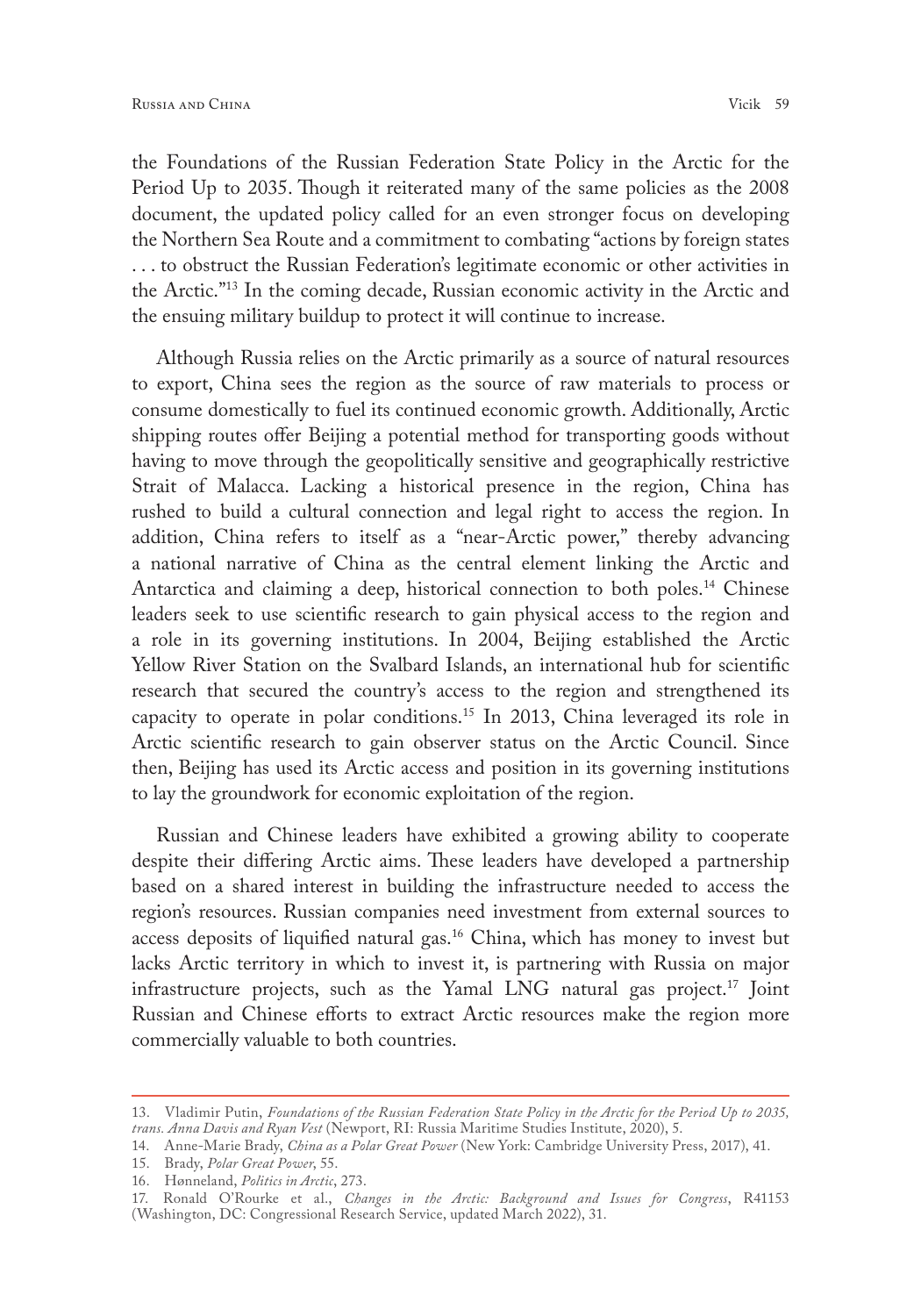To expand access to raw materials in the region, Russia and China have shown a willingness to exploit deficiencies and ambiguities in regimes that govern the Arctic. Beijing refers to the Arctic region, in addition to the deep seabed and outer space, as "*res nullius,*" or "no one's property"—a region ungoverned by law and without defined territorial holdings. So far, China has been unwilling to disrupt international norms by taking steps unilaterally to extract Arctic resources, choosing instead to partner with Arctic powers such as Russia and Greenland on mining and drilling projects. Chinese leaders, however, continue to define the region as unregulated and free for economic activity. Chinese scientific activity increasingly focuses on preparing for the direct extraction of resources and conducting "assessments of polar oil and natural gas . . . to explore the possibilities and means for future use."18 The country's public disregard for the legal regimes governing the Arctic and its clear focus on building the scientific knowledge and technical familiarity needed to mine Arctic resources clearly illustrate Beijing's intention to expand economic activity without regard for international institutions.

Russia has been more brazen than China in its disregard for the Arctic institutions. In 2001, Russia submitted to the UN Commission on the Limits of the Continental Shelf a claim for over 460,000 square miles of the disputed Lomonosov Ridge.19 The commission rejected the claim, citing significant gaps in Russia's scientific justification. In 2007, with the territorial status of the ridge still undetermined, Russian leaders sent a submersible vehicle to the disputed territory to collect soil and water samples and, most controversially, to plant a metal Russian flag on the seabed.<sup>20</sup> The event sent a clear message to foreign observers. Regardless of the rulings of international bodies, Russia would continue to operate in and claim ownership of the resource-rich territory.

In addition to broadening access to Arctic territory to extract resources, Chinese and Russian leaders seek to increase access to the region's key transportation routes by expanding control over the Northern Sea Route. Capitalizing on the route's legally ambiguous status under UNCLOS, Russia instituted a requirement for foreign vessels to be escorted by Russian icebreakers.<sup>21</sup> The law allows Russia to monitor and control traffic directly through the Northern Sea Route and to profit from the fees levied on foreign vessels for this support.<sup>22</sup> Despite the route's disputed status under UNCLOS, Moscow's willingness to institute

<sup>18.</sup> Brady, *Polar Great Power*, 7, 57, 94.

<sup>19.</sup> Cohen, *"Russia in the Arctic*," 15.

<sup>20.</sup> Hønneland, *Politics in Arctic*, 271.

<sup>21.</sup> Aliyev, *Russia's Military Capabilities*.

<sup>22.</sup> Katarzyna Zysk, "The Evolving Arctic Security Environment: An Assessment," in *Russia in the Arctic*, 103.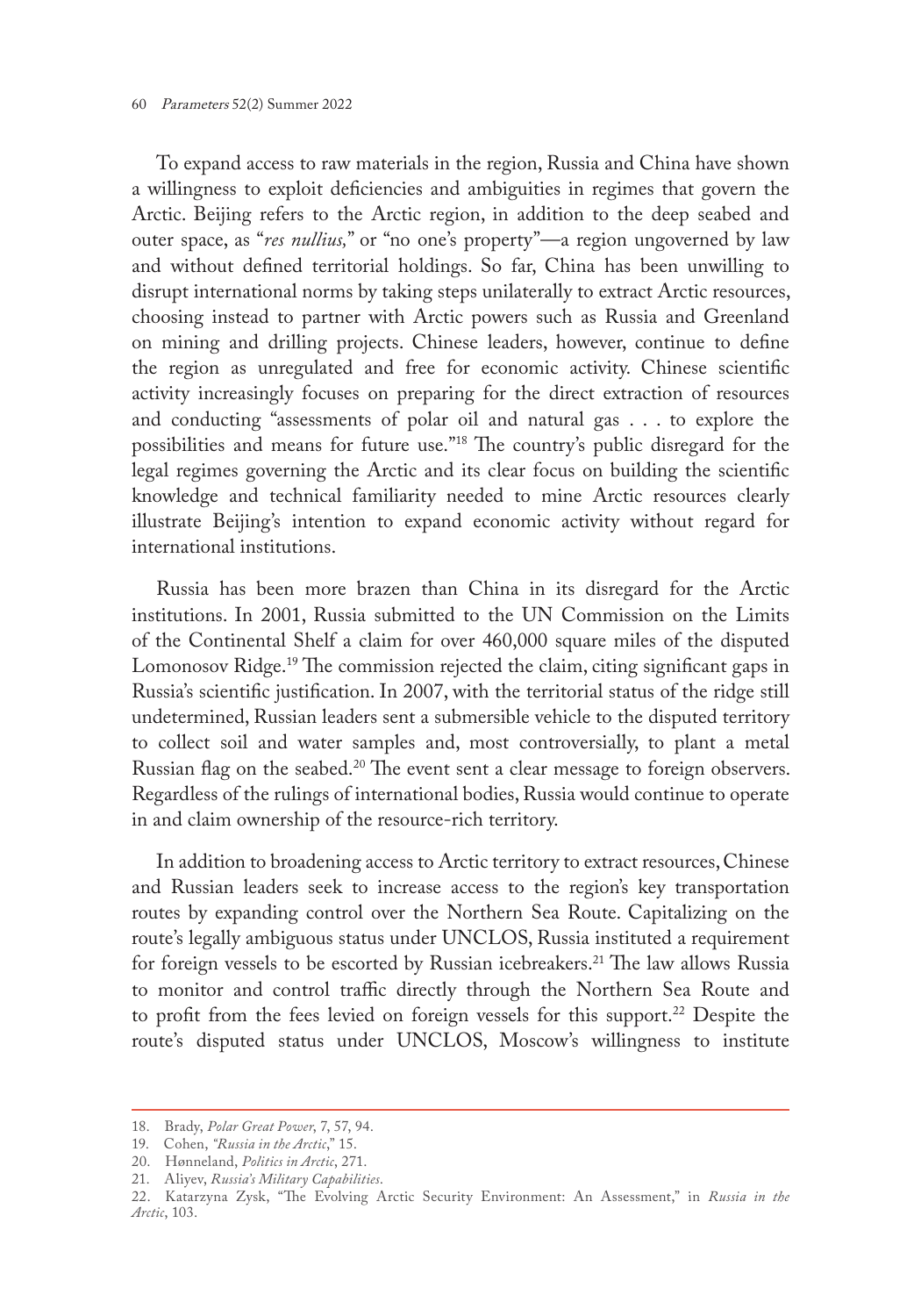these restrictions, and to exploit loopholes in Arctic governance has allowed the country to expand its control over the valuable commercial passageway.

In the spirit of viewing the Arctic as "no one's property," China has sought to gain control over shipping routes through massive investments in infrastructure. A 2018 Arctic white paper notes the creation of a Polar Silk Road through the Arctic as a key national aim. The project is part of Beijing's larger Belt and Road Initiative to connect the country to emerging economic partners worldwide through massive infrastructure projects. The Polar Silk Road would develop the Northern Sea Route into a "blue economic passage linking China and Europe via the Arctic Ocean."23 Considering the Northern Sea Route to be under its sovereign control, Russia invited China to expand the Belt and Road Initiative into the Arctic to profit from the new source of infrastructure investment.<sup>24</sup> As it has elsewhere in the world, China has begun using this Belt and Road Initiative investment to expand its current political and economic capacity—and in the future, potentially, military capacity in the region. $25$ 

Both Russian and Chinese leaders are committed to expanding access to raw materials and the use of Arctic maritime shipping routes and have taken steps to exploit the gaps in the Arctic's governing regimes to secure control over these resources. Unless significant measures are developed to strengthen Arctic institutions, Russia and China will continue to expand their control over the region.

#### **A Plan to Strengthen Arctic Governance**

As Sino-Russian overreach in the Arctic has grown more flagrant, the United States has tried to draw international attention to the issue. For example, in 2019, then-Secretary of State Mike Pompeo attempted to call out Chinese incursion into the region, stating, "There are only Arctic States and Non-Arctic States. No third category exists, and claiming otherwise entitles China to exactly nothing."26 However, these sporadic, unilateral actions have not led to significant changes in Russian and Chinese activity. To maintain effective and enduring peace, the United States needs to spearhead a multilateral effort to strengthen the rules-based order in the region and to enable American leadership to work with strategic partners to identify and counteract the pattern of Sino-Russian expansionism.

<sup>23.</sup> State Council Information Office of the People's Republic of China, "China's Arctic Policy" (white paper, State Council Information Office of the People's Republic of China, January 26, 2018).

<sup>24.</sup> Rebecca Pincus, "Three-Way Power Dynamics in the Arctic," *Strategic Studies Quarterly* 14, no. 1 (Spring 2020): 46.

<sup>25.</sup> Pincus, "Power Dynamics in Arctic," 45.

<sup>26.</sup> Michael R. Pompeo, "Looking North: Sharpening America's Arctic Focus" (speech, Arctic Council ministerial meeting, Rovaniemi, FI, May 6, 2019).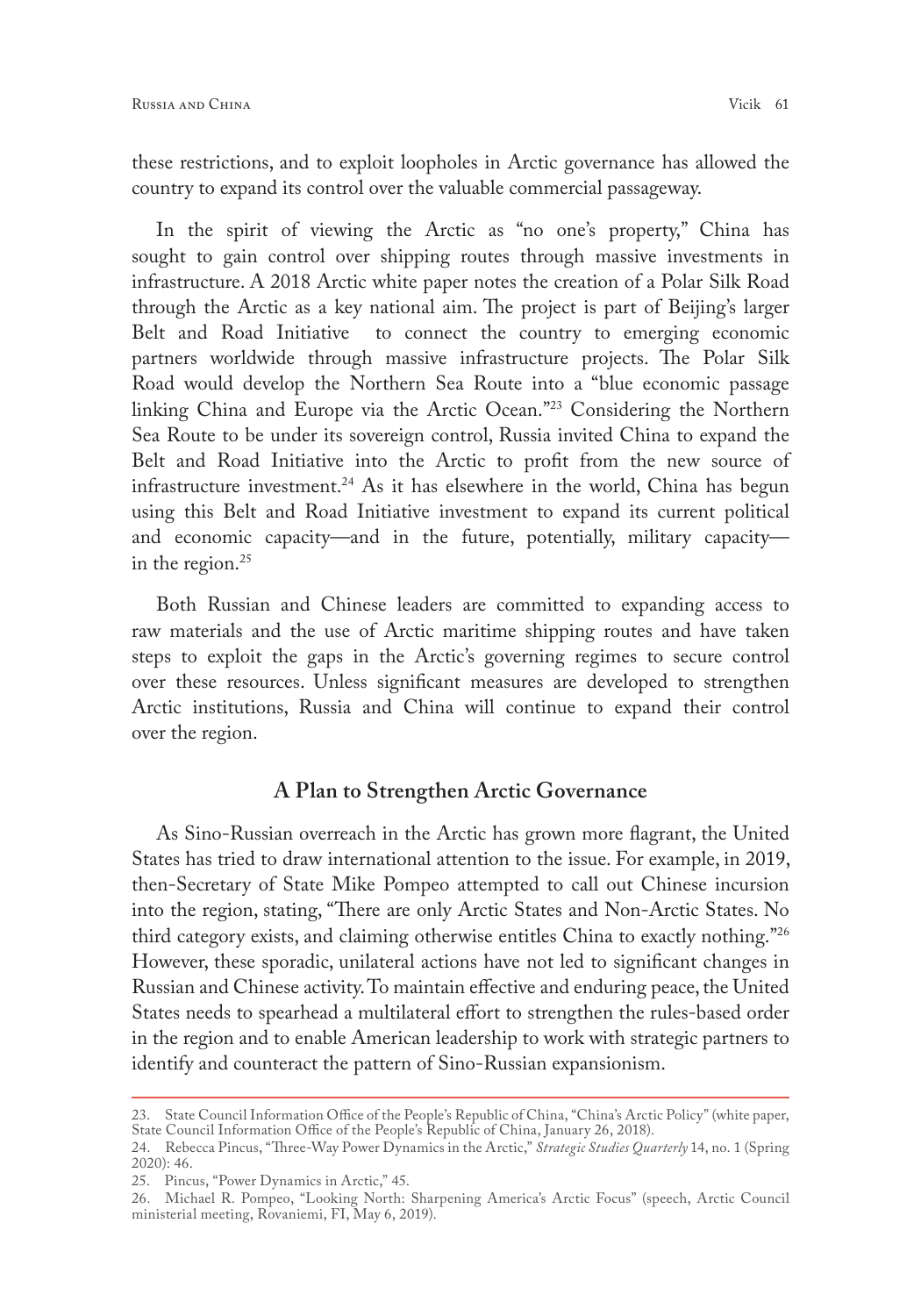The United States must take three steps to improve Arctic governance and stymie Sino-Russian expansionism. First, it must lead an international effort to recognize the neutral status of the Northern Sea Route definitively, establishing a global norm Russia cannot restrict its use as a maritime transport route. Additionally, key players in the region should preemptively address future disputes by establishing a similar status for the not-yet-active Transpolar Sea Route through the center of the Arctic Ocean. The growing commercial viability of these Arctic maritime routes offers the potential for faster, safer, and more effective global transportation of goods. But Russia's attempts to treat these routes as sovereign territory threaten the international community's ability to realize their benefits fully. With UNCLOS unable to address this issue, the United States must step in and lead a new effort to define and regulate the Arctic shipping routes.

Second, the United States must create a new, international Arctic economic and security forum to take a leading role in the management of commercial and military developments in the region and fill gaps in the governing capacity of the Arctic Council. The council would remain a cornerstone of international cooperation in the region, but, based on its structure and established norms, the council is only capable of addressing "safe and noncontroversial issues."27

Upon assuming the chairmanship of the Arctic Council in 2021, Russia identified its primary goals as combating climate change, promoting sustainable development, supporting indigenous communities, and protecting biodiversity.<sup>28</sup> The United States should support these commendable priorities. Conspicuously absent from Russia's statement is any mention of the massive Sino-Russian infrastructure projects or increased attempts to control traffic through the Northern Sea Route that have come to define Russia's activity in the region.

At the 2019 Arctic Council ministerial meeting, Pompeo received criticism for attempting to use the forum to voice concern about the threat Russian and Chinese activity in the region posed to American interests.<sup>29</sup> The council's obligation to maintain a cooperative spirit allows Russia and China to continue to support the organization while expanding their aggressive economic activity. Although the United States should continue to support the progressive, cooperative goals of the Arctic Council, the country needs a venue in which to discuss transparently, coordinate activity, and voice concerns about Russian and Chinese economic exploitation of the region.

<sup>27.</sup> Margrét Cela and Pia Hanson, "A Challenging Chairmanship in Turbulent Times," *Polar Journal* 11, no. 1 (June 2021): 51.

<sup>28.</sup> Nikolay Viktorovich Korchunov, "The Russian Chairmanship Begins," Arctic Council (website), May 10, 2021, [https://arctic-council.org/news/the-russian-chairmanship-begins/.](https://arctic-council.org/news/the-russian-chairmanship-begins/)

<sup>29.</sup> "The Arctic Institute's Reaction to Secretary of State Mike Pompeo's Speech in Rovaniemi Ahead of the AC Ministerial Meeting," Arctic Institute (website), May 6, 2019, [https://www.thearcticinstitute.org](https://www.thearcticinstitute.org/reaction-secretary-state-mike-pompeos-speech-rovaniemi-finland-arctic-council-ministerial-meeting/) [/reaction-secretary-state-mike-pompeos-speech-rovaniemi-finland-arctic-council-ministerial-meeting/](https://www.thearcticinstitute.org/reaction-secretary-state-mike-pompeos-speech-rovaniemi-finland-arctic-council-ministerial-meeting/).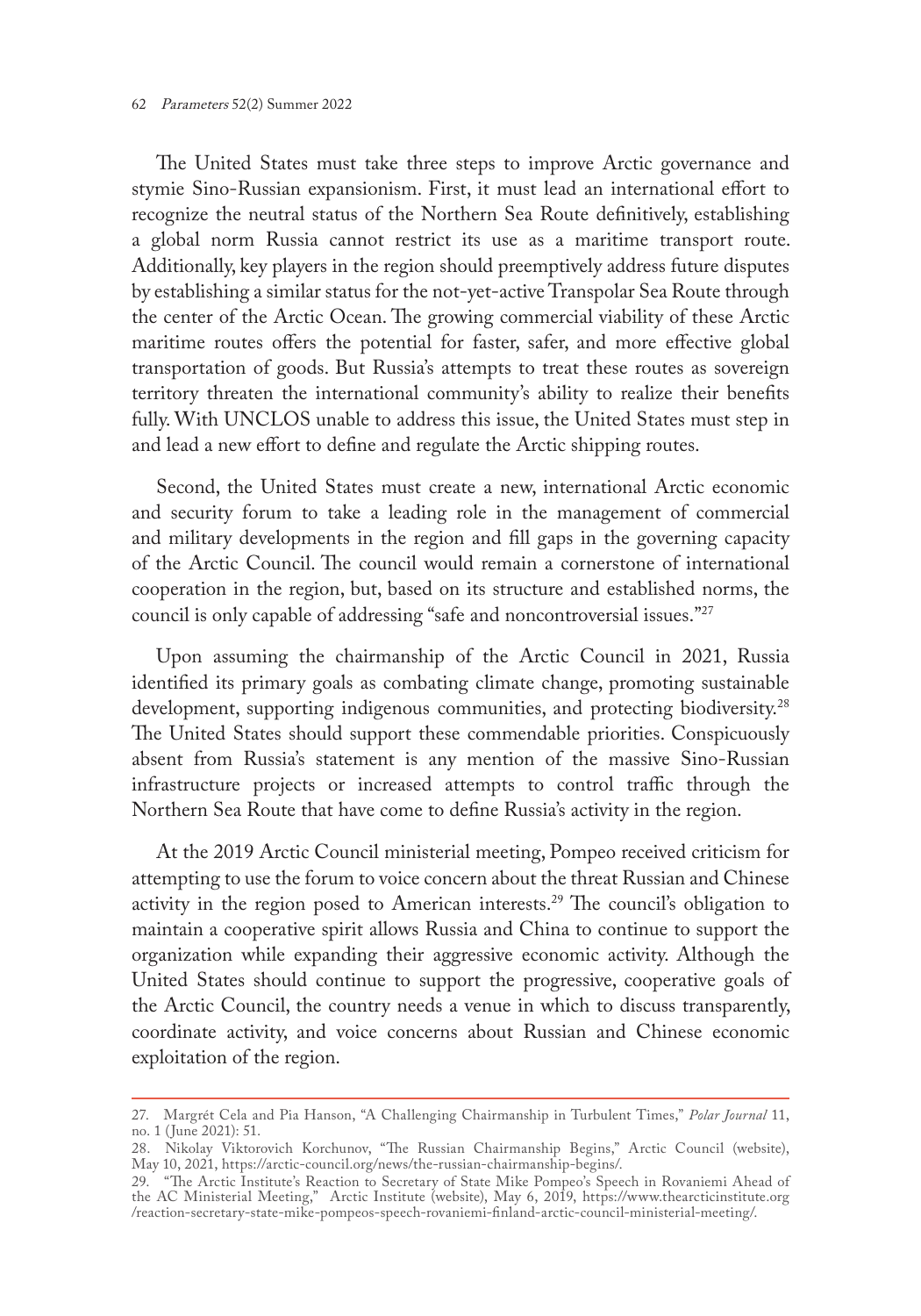As countries increase their military presence in the Arctic, the absence of a body in which to discuss international security matters becomes increasingly problematic. The Arctic Council's charter bans any discussion of military issues within the forum. This shortfall is creating potentially destabilizing conditions. The dangers of this inability to coordinate on security matters were made clear in August 2020, when Alaskan fishermen, legally fishing within the United States' exclusive economic zone, were buzzed by Russian aircraft and sent radio messages ordering them to relocate in an attempt to divert them from an ongoing naval exercise.30 The incident illustrated the need for an international forum to discuss, manage, and resolve issues related to military activity in the Arctic.

Presently, the Arctic Security Forces Roundtable is the primary organization that addresses international security issues in the region. This body unites key military leaders from seven Arctic and four non-Arctic states on a recurring basis to "exchange . . . information and [explore] the Arctic security and threat environment."31 But, since 2014, Russia has been excluded from these discussions in response to its aggression in Crimea.<sup>32</sup> This exclusion allows Russia to expand its military presence in the region without formal coordination with neighboring states—a dangerous and destabilizing trend.

In recent years, Arctic security experts have increasingly called for establishing an Arctic security forum that includes Russia as a permanent member.33 This expanded security forum should be established in conjunction with a new economic forum to be most effective. Therefore, the forum could address large-scale economic activity and the increased militarization of the region—the two major sources of tension the Arctic Council cannot manage. At a minimum, such an organization needs to meet annually and include the eight Arctic states (Canada, Finland, Greenland, Iceland, Norway, Russia, Sweden, and the United States). Key non-Arctic states should be invited in a limited capacity to participate in discussions on matters pertinent to the states' interests. For instance, China should be invited to discussions on Chinese-funded infrastructure projects in the region.

Whereas the Arctic Council provides a venue where states can establish consensus on key environmental and human development goals, this forum would

<sup>30.</sup> Nathaniel Herz, "US Investigates 'Unprofessional Interactions' after Russian Military Confronts Bering Sea Fishermen," Alaska Public Media (website), August 28, 2020, [https://www.alaskapublic](https://www.alaskapublic.org/2020/08/28/u-s-investigates-reports-of-unprofessional-behavior-after-russian-military-ordered-bering-sea-fishermen-to-move/) .org/2020/ [08/28/u-s-investigates-reports-of-unprofessional-behavior-after-russian-military-ordered-bering](https://www.alaskapublic.org/2020/08/28/u-s-investigates-reports-of-unprofessional-behavior-after-russian-military-ordered-bering-sea-fishermen-to-move/) [-sea-fishermen-to-move/](https://www.alaskapublic.org/2020/08/28/u-s-investigates-reports-of-unprofessional-behavior-after-russian-military-ordered-bering-sea-fishermen-to-move/).

<sup>31.</sup> Ernie Regehr, *Pan-Arctic Military Cooperation: Still the Most Reliable (and Likely?) Option* (New York: Simons Foundation, January 2020), 5.

<sup>32.</sup> Regehr, *Military Cooperation*, 5.

<sup>33.</sup> Troy J. Bouffard, Elizabeth Buchanan, and Michael Young, "Arctic Security and Dialogue: Assurance through Defense Diplomacy," *Modern Diplomacy* (website), July, 11, 2020, [https://moderndiplomacy](https://moderndiplomacy.eu/2020/07/11/arctic-security-and-dialogue-assurance-through-defence-diplomacy/) [.eu/2020/07/11/arctic-security-and-dialogue-assurance-through-defence-diplomacy/](https://moderndiplomacy.eu/2020/07/11/arctic-security-and-dialogue-assurance-through-defence-diplomacy/).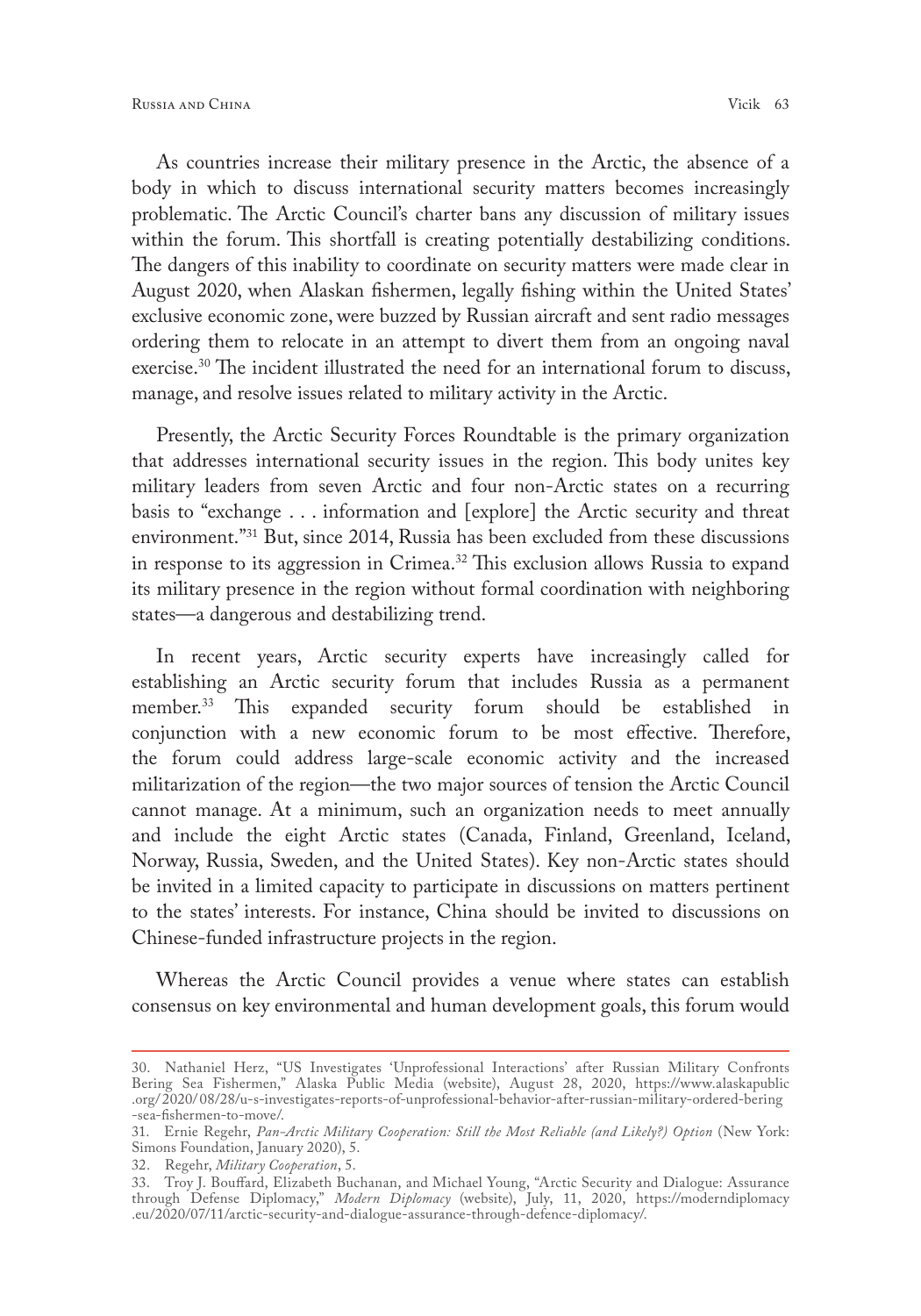allow states to present their military and economic strategies in the region to solicit assistance The United States must develop a new multinational security agreement among allied and partnered states in the region to monitor Russian and Chinese threats and coordinate policies to address the threats.

Recently, NATO has attempted to fill this role. Following the 2016 Warsaw summit, NATO released a communiqué that focused on strengthening the ability to "deter and defend" against threats to the North Atlantic. But the communiqué stopped short of articulating a comprehensive policy on Arctic security.<sup>34</sup> Many scholars and policymakers hope NATO can unite to mount a credible deterrence in the north, but using the organization as the primary tool for securing American interests in the Arctic appears unlikely and inadvisable. Of the 30 countries in NATO, only five, including the United States, are Arctic states. Many non-Arctic members, particularly those in Southern and Eastern Europe, have routinely shown little interest in committing resources to Arctic security matters.<sup>35</sup> Even if NATO could develop an Arctic policy, the significant differences in security concerns between member states would leave the alliance inflexible and slow to respond to Arctic security issues.

To best serve US security interests in the Arctic, Washington should develop a new northern security alliance modeled after North American Aerospace Defense Command that extended to European partners and allies. The alliance would focus on coordinated monitoring of foreign military activity in the Arctic and intelligence sharing and focus on detecting and sharing intelligence on offensive cyberwarfare operations and other gray-zone operations that have become Russia's trademark in Eastern Europe. Maintaining the ability to mount a credible defense against Russian and Chinese expansion without unnecessarily escalating military tension in the region is foundational to American security in the Arctic. An alliance like the North American Aerospace Defense Command, which focuses on collective monitoring and coordination of military capabilities, would be most effective at striking this balance.

This northern security alliance would include NATO Arctic states, such as Denmark and Norway, and non-NATO partner states with a shared concern over Russian activity in the region, such as Finland and Sweden. Participation could also be offered to non-Arctic NATO states with genuine security interests in the region, such as the United Kingdom, which has strategic interests based on its position in the Greenland-Iceland-United Kingdom gap, one of the key entry points into Arctic waters. A small, focused

<sup>34.</sup> NATO, "Warsaw Summit Communiqué," press release (2016) 100, July 9, 2016, [https://www.nato.int](https://www.nato.int/cps/en/natohq/official_texts_133169.htm) [/cps/en/natohq/official\\_texts\\_133169.htm.](https://www.nato.int/cps/en/natohq/official_texts_133169.htm)

<sup>35.</sup> Rebecca Pincus, "NATO North? Building a Role for NATO in the Arctic," War on the Rocks (website), November 6, 2019, <https://warontherocks.com/2019/11/nato-north-building-a-role-for-nato-in-the-arctic/>.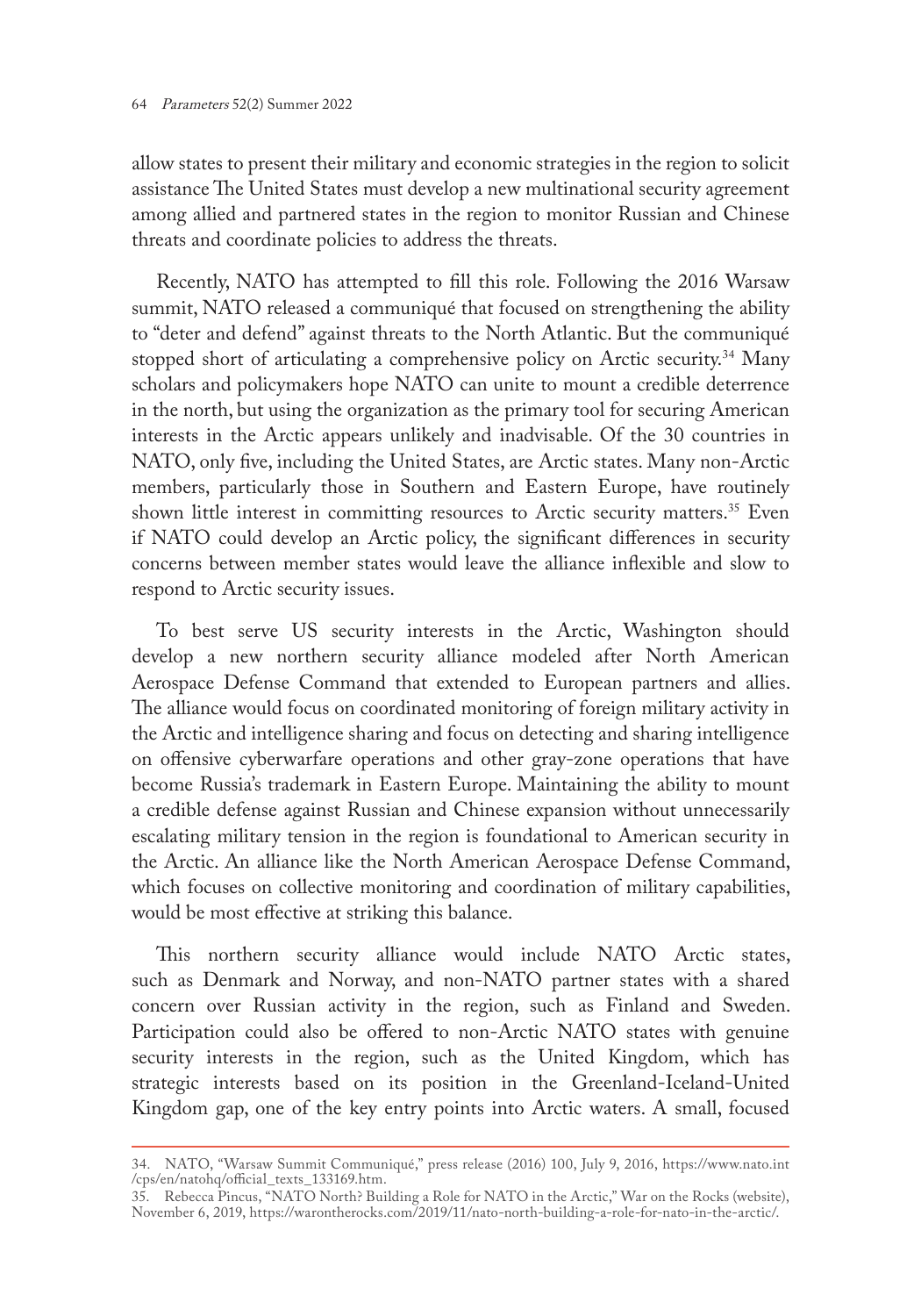northern security alliance would be much more flexible than NATO in countering Russian coercive activity in the region. With a focus primarily on monitoring naval and air activity and intelligence sharing, such an alliance would be less threatening to Russian leadership than an expansion of NATO into the region. The three steps outlined in this article would fill the critical gaps in international institutions in the region and ensure a more stable, rules-based order.

#### **Conclusion**

Official Russian and Chinese policy documents outlining Arctic strategies still identify cooperation and respect for international governance as key priorities in the region. But these nations' actions over the past two decades have not matched their rhetoric. Both Russia and China are making deliberate attempts to exploit loopholes in the region's governing regimes, specifically those related to UNCLOS and the authority of the Arctic Council, to expand Sino-Russian access to Arctic resources and shipping routes. To deter Sino-Russian expansionism in the region, the United States must strengthen the international institutions in the Arctic. The three key areas requiring American attention are the territorial status of Arctic shipping routes, a lack of coordination on economic and military matters between Arctic states, and the ineffectiveness of collective security agreements in the region. These areas of focus offer the best initial steps for the United States to secure its interests in the region more effectively.

Along with its allies and partners, the United States relies on access to the Arctic for transportation, scientific research, and regulated economic activity conducted in accordance with international law. Additionally, the United States is not obligated to secure its population in the high north from negative influences from foreign states. As Russia and China continue to exploit, control, and restrict access to the region, protecting these interests will become increasingly difficult for the United States. The United States must lead an international effort to correct these shortfalls in the Arctic's governing regimes as quickly as possible. The longer the United States allows its adversaries to circumvent the rules-based international order in support of their expansionist policies, the more difficult maintaining a cooperative and peaceful Arctic in the future will become.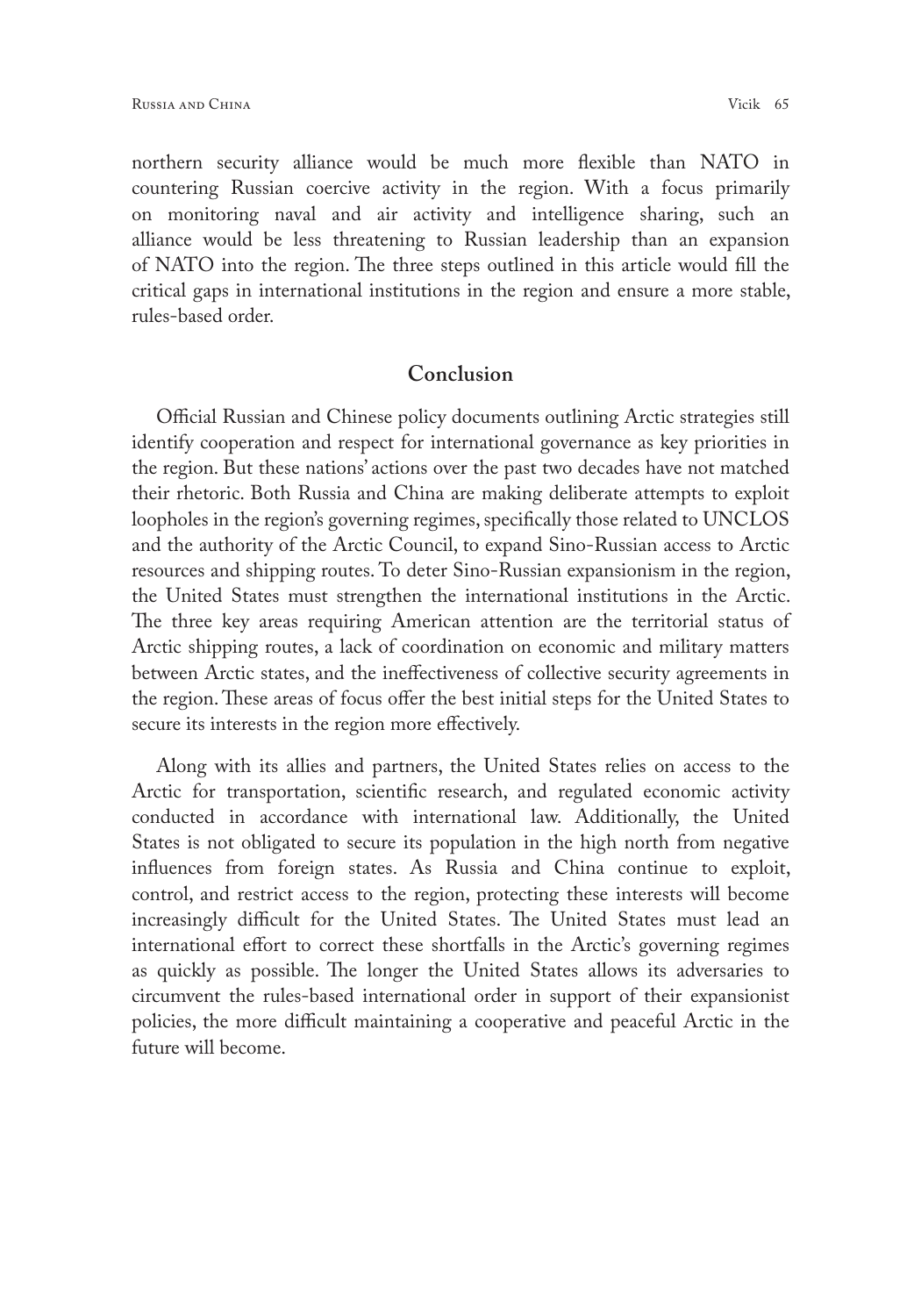#### Mark T. Vicik

Captain Mark T. Vicik, US Army, is a student at the Military Intelligence Captains Career Course at Fort Huachuca, Arizona. He holds a bachelor of arts degree in international relations and Middle East and North Africa studies from the Frederick S. Pardee School of Global Studies at Boston University. He conducts research on and writes about Arctic great-power dynamics and security issues and is the author of "The Future Arenas of Great Power Competition," which was published in *The SAIS Review of International Affairs*.